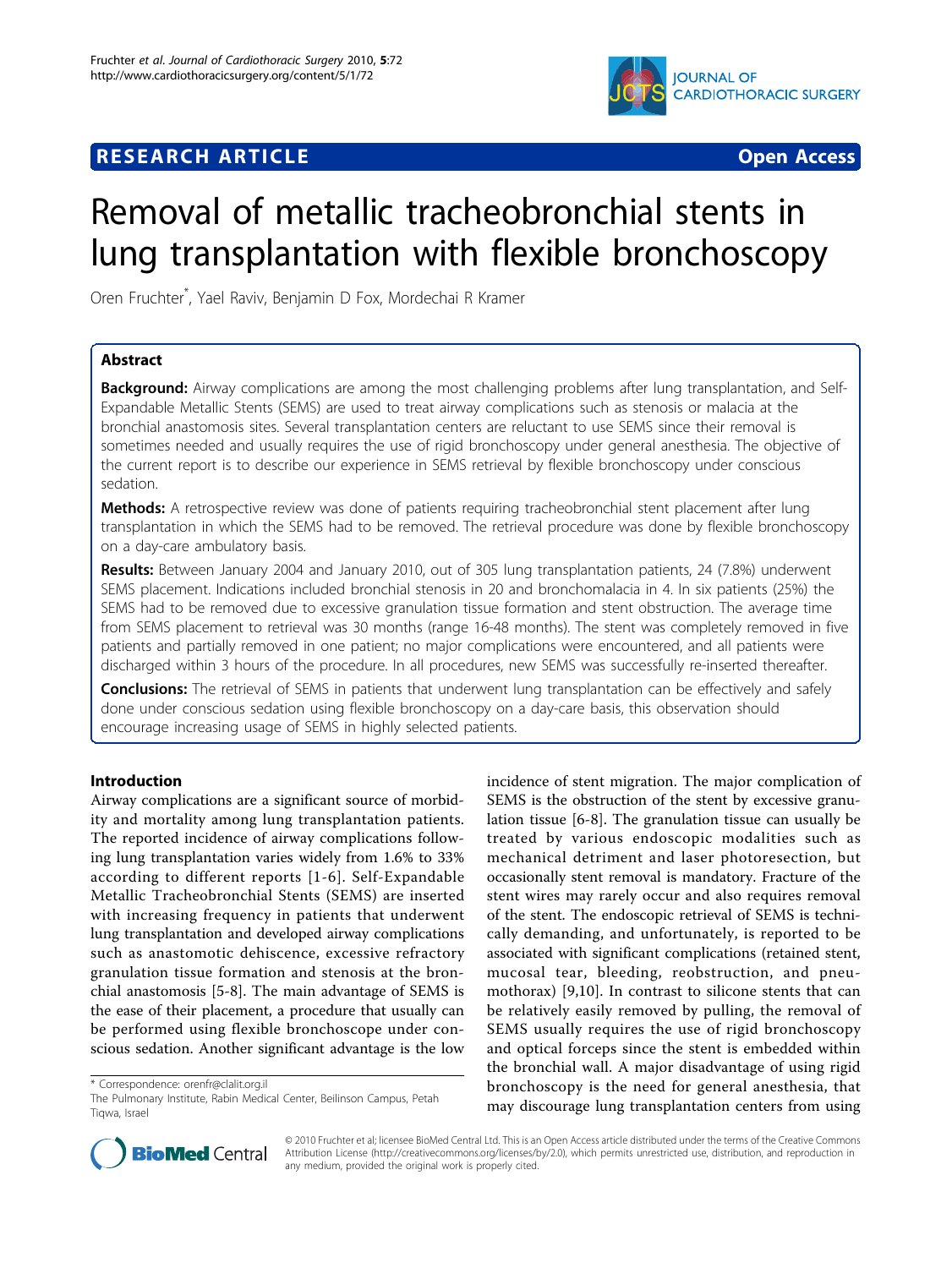SEMS for treating airway complications in their high anesthetic risk patients [\[11-13](#page-3-0)].

We wish to describe our experience in removing SEMS deployed in patients that underwent lung transplantation under conscious sedation using flexible bronchoscopy based techniques without the need for rigid bronchoscopy.

## Subjects and methods

We retrospectively analyzed the clinical course of all lung transplant recipient from January 2004 until January 2009 at the Rabin Medical Center, a tertiary-care medical center with an average volume of 50 lung transplantation per year. Airway complications, indications for treatment with SEMS, and indications for removal were analyzed. Institutional review board approval was obtained, but specific informed consent was not required for this retrospective study. Informed consent for each bronchoscopy was obtained prior to the procedure. The routine protocol for Immunosuppression in our institute includes tacrolimus, mycophenolate mofetil and glucocorticoids.

The SEMS used were SMART nitinol stent, (Cordis, Miami, FL, USA), Wallstent (Boston Scientific Corp; Natick, MA, USA), or LUMINEX (BARD; Germany). Before retrieval of the SEMS each patient underwent a standard pre-operative assessment, including physical examination, routine laboratory tests, spirometry, and chest radiography and computed tomography of the chest. Before the decision to extract the SEMS was made previous techniques to manage restenosis and granulation tissue formation were attempted in all patients that included mechanical debridement and Nd: YAG Laser photoresection (SHARPLAN-3000, SHRPLAN Lasers)

All bronchoscopic retrieval procedures were done on an ambulatory day-care setting. To provide analgesia and sedation, midazolam (1-10 mg) and alfentanyl (0.5- 1.5 mg) were administrated. If deemed necessary, supplemental doses of propofol (20 mg) were administered at an interval of 2-5 minutes.The procedures were carried out with supplemental O2 through nasal cannula. In all procedures, bronchoscopy was performed using a large working channel bronchoscope (Olympus Excera; BF-1TQ180 II video endoscope, Olympus, Tokyo, Japan). Standard biopsy forceps were used to carefully dissect the stent from the airway wall. Next, the proximal portion of the stent was grasped and steady traction was applied until the entire stent, or part of the stent was removed (See figure [1\)](#page-2-0). This approach was repeated if necessary until all stent fragments were removed. Following removal of the stent the entire airway lumen was assesed for bleeding and other complications such as mucosal tear and retained secretions. All patients were

observed for two hours and discharged following chestx-ray.

#### Results

Over 5-year period, 305 lung transplantations were performed at our institute. Out of these patients, 24 (7.8%) had underwent uncovered SEMS placement. The types of SEMS used were Wallstent (Boston Scientific), SMART (Cordis Johnson & Johnson), and LUMINEX (BARD). Indications included bronchial stenosis in 20, and bronchomalacia in the remaining 4 patients. The overall granulation tissue formation rate mandating treatment to prevent re-stenosis was 65%. We noted no differences between SEMS types with respect to the complications associated with them and the resulting indication for removal. In Six patients (25%) the SEMS had to be removed due to excessive granulation tissue formation. Patient's demographic and clinical characteristics are presented on Table [1.](#page-2-0) The average age was 60.2 years, and the average time from SEMS placement to retrieval was 30 months (range 16-48 months). The indication for removal of the stent was excessive granulation formation and refractory stenosis of the bronchial lumen. All retrieval procedures were done by flexible bronchoscopy under moderate sedation via the transoral approach using a bite-block. The average procedure time was 25 minutes (range 12-65 minutes). In 2 cases (cases # 1 and # 3) endotracheal tube was inserted electively to facilitate the oral removal of the stent by the flexible bronchoscope forceps.

All patients had successful endoscopic extraction of the stents. In a single patient-(case  $# 2$ ), small retained pieces of the stent could not be removed although they did not disturb airway patency. In all procedures, a new SEMS was successfully re-inserted following removal of the previous stent. Upon a follow up period (median 14 months), apart from granulation tissue formation that mandated repeated Nd:YAG Laser photoresection, there was no need to extract the newly positioned SEMS. Complications of stent removal were uncommon and included, mild mucosal bleeding. No patient developed pneumothorax or pneumomediastinum. No patient needed mechanical ventilation or hospitalization following the procedure, and all patients were discharged within 3 hours of the procedure.

## **Discussion**

The incidence of airway complications mandating SEMS placement in our series (7.6%) is similar to that previously reported by several transplantation centers [[1-5](#page-3-0)]. In lung transplantation patients, SEMS are used to treat various airway complications ranging from anastomotic and non-anstomotic bronchial stenosis, and dehiscence [[5-8](#page-3-0)]. Granulation tissue formation is common following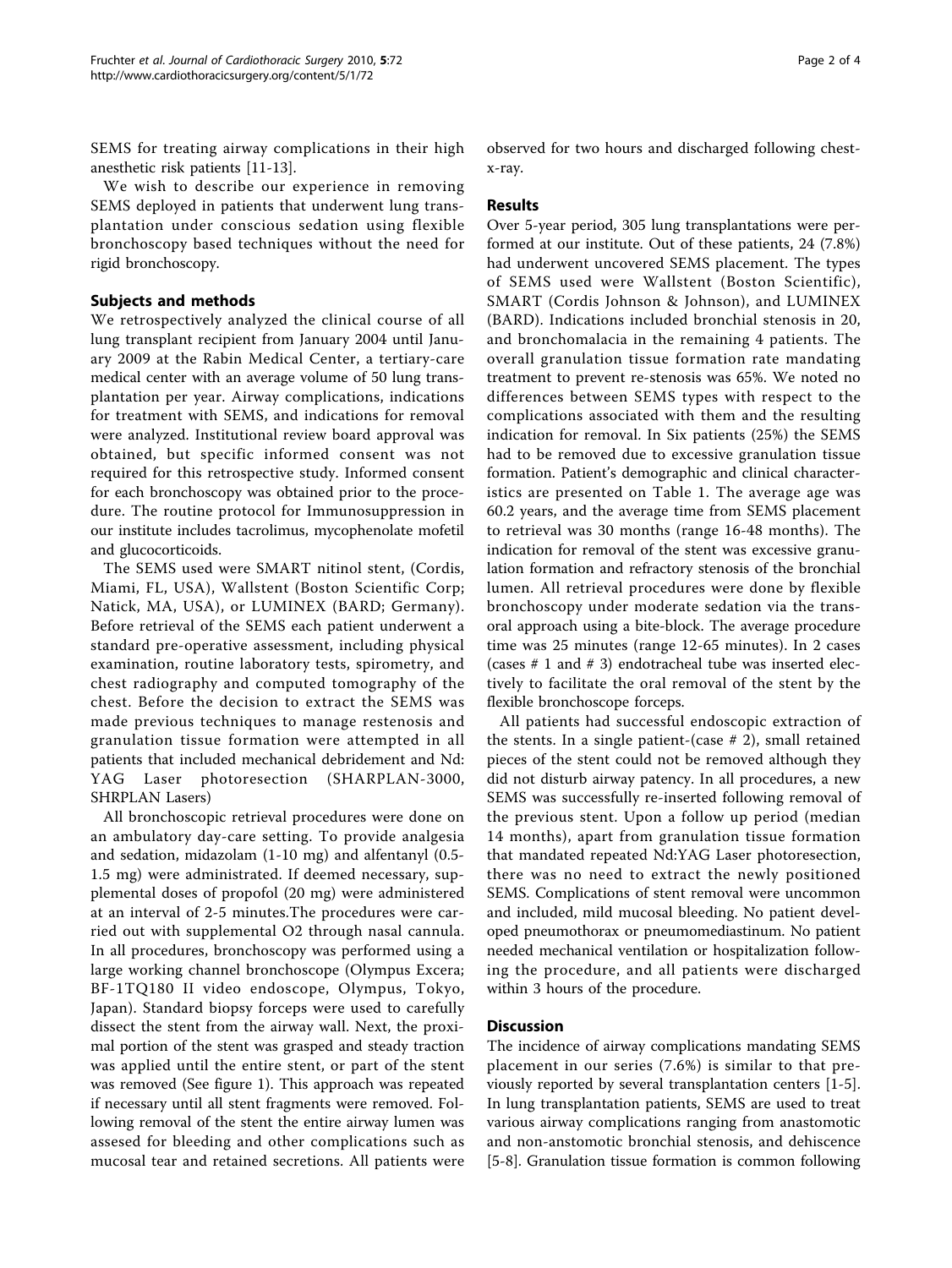<span id="page-2-0"></span>

4 in whom biopsy forceps are applied during retrieval of 12  $\times$ 40 mm Self-Expandable Metallic Stent from the right main stem bronchus. The patient had underwent lung transplantation for idiopathic pulmonary fibrosis.

SEMS placement although the incidence is lower compared to that reported in patients in whom SEMS were placed for other benign conditions. This complication often requires repetitive interventions to treat granulomas and sometimes require stent removal. The incidence of stent related complications mandating removal in the current series (25%) is lower than that reported the retrieval of metallic stents is sometimes complicated and several authors suggest that it should be accomplished only by rigid bronchoscopy [\[9](#page-3-0)-[13\]](#page-3-0). A major disadvantage in the use of rigid bronchoscopy is the need for general anesthesia. In the current series although uncuffed endo-tracheal tube was inserted in 2 cases to facilitate orotracheal removal of the SEMS, no general anesthesia was used and the patients were spontaneously breathing under conscious sedition throughout the entire procedure. We noted no differences between the SEMS types and the ease of their removal. Similarly, we noted no significant differences in retrieval success between SEMS that had been placed several months earlier and those that had been recently placed and needed to be removed.

Several previous reports addressed the issue of endoscopic removal of SEMS. Unfortunately most studies have addressed the issue of SEMS extraction in malignant patients or in other benign conditions and not in lung transplantation patients. The largest series to date is by Lunn et al [\[12](#page-3-0)] that describes their experience in retrieval of 30 SEMS using rigid bronchoscopy. However, none of these patients had undergone lung transplantation. Noppen and colleagues [\[13\]](#page-3-0) describe their experience in removal of 10 SEMS in patients with benign airway disorders. In that series removal of the stent was also performed with rigid bronchoscopey in a fully equipped operating theater under total IV anesthesia. Similar to the previous series by Lunn et al [[12](#page-3-0)] none of the subjects was a lung transplant patient. The experience of removal of SEMS placed in patients that underwent lung transplantation is very limited. Sonnets at al. [[14\]](#page-3-0) described a case report of a patient that underwent removal of a SEMS in a patient that underwent double lung transplantation and developed bronchial stenosis. Mughal et al [[15](#page-3-0)] described 2 lung transplant patients that underwent flexible bronchoscopic removal of SEMS under conscious sedation placed for bronchial dehiscence. The major difference is that in that report the median time from stent

|  |  |  |  | Table 1 Demographic and Clinical characteristics of the study patients |
|--|--|--|--|------------------------------------------------------------------------|
|--|--|--|--|------------------------------------------------------------------------|

|   | # Gender/<br>age | <b>Indication</b><br>for lung<br>Тx | FEV <sub>1</sub><br>before<br><b>SEMS</b><br>Placement | FEV <sub>1</sub><br>after<br>SEMS<br>placement | <b>SEMS</b> type location<br>and size (mm) | Interval from lung<br>Tx to SEMS<br>insertion<br>(months) | Interval from<br>insertion to retrieval<br>(months) | <b>Outcome</b>                                 |
|---|------------------|-------------------------------------|--------------------------------------------------------|------------------------------------------------|--------------------------------------------|-----------------------------------------------------------|-----------------------------------------------------|------------------------------------------------|
|   | M/64             | IPF                                 | 45%                                                    | 58%                                            | Wallstent; RMSB<br>12/40                   | 6 m                                                       | 16 <sub>m</sub>                                     | Complete removal/<br>replacement with new SEMS |
|   | M/62             | IPF                                 | 43%                                                    | 66%                                            | Wallstent; LMSB<br>12/40                   | 1 <sub>m</sub>                                            | 18 <sub>m</sub>                                     | Partial removal/replacement<br>with new SEMS   |
| 3 | F/46             | LAM                                 | 53%                                                    | 71%                                            | Wallstent; LMSB 12/<br>40                  | 5 <sub>m</sub>                                            | 48 m                                                | Complete removal/<br>replacement with new SEMS |
| 4 | M/64             | IPF                                 | 66%                                                    | 71%                                            | Wallstent; RMSB<br>12/40                   | 5 <sub>m</sub>                                            | 33 m                                                | Complete removal/<br>replacement with new SEMS |
|   | M/70             | COPD                                | 56%                                                    | 78%                                            | Luminex; LMSB 35/9                         | 2 <sub>m</sub>                                            | 39 m                                                | Complete removal/<br>replacement with new SEMS |
| 6 | M/57             | COPD                                | 68%                                                    | 72%                                            | Smart; RMSB 14/40                          | 13 <sub>m</sub>                                           | 24 m                                                | Complete removal/<br>replacement with new SEMS |

Abbreviations: FEV1: Forced expiratory volume in first second percent of predicted; RMSB: right main stem bronchus;LMSB: left main stem bronchus; LAM: lymphangioleiomyomatosis; IPF: Idiopathic pulmonary fibrosis; COPD: Chronic obstructive pulmonary disease; Lung Tx: lung transplantation